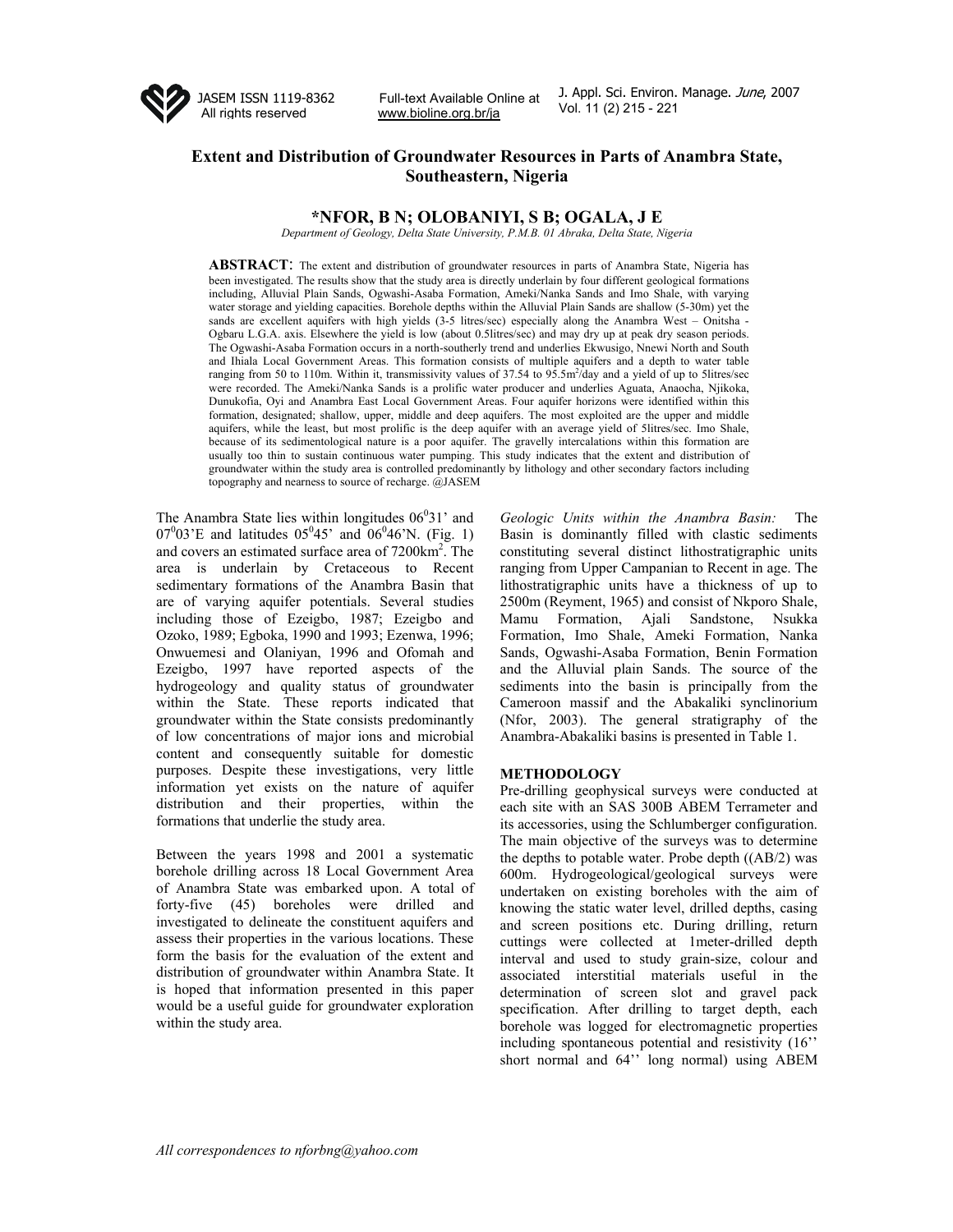Terrameter. In the absence of observation wells, all measurements during pumping tests were done on the pumping wells. An integration of the results of predrilling geophysical survey, hydrogeological/geological survey, drill cuttings,

granulometric analysis, down-hole logging, drill time and pumping test/analysis for each borehole, provided the basis for establishing the extent and distribution of the groundwater resources in Anambra State.

 **Table 1**: The Stratigraphy of the Anambra-Abakaliki Basins (Reyment, 1965)

| Age                                 | Stratigraphic Unit                                                                                        |  |  |  |
|-------------------------------------|-----------------------------------------------------------------------------------------------------------|--|--|--|
| Eocene                              | Ameki Group (Including Nanka Sands, Nsugbe Formation)                                                     |  |  |  |
| Palaeocene                          | Imo Shale                                                                                                 |  |  |  |
| Maestrichtian                       | Nsukka Formation, Ajali Sandstone, Mamu Formation                                                         |  |  |  |
| Campanian                           | Nkporo Group (including Nkporo Shale, Oweli Sandstone, Enugu Shale,<br>Afikpo Sandstone, Otobi Sandstone) |  |  |  |
| Santonian                           | <b>NON-DEPOSITION</b>                                                                                     |  |  |  |
| Conjacian                           | Awgu Group (including Awgu Shale, Agbani Sandstone)                                                       |  |  |  |
| Turonian                            | Ezeaku Formation (including, Amaseri Sandstone)                                                           |  |  |  |
| Cenomanian<br>Albian<br>Precambrian | Odukpani Formation<br>Asu River Group<br><b>Basement Complex</b>                                          |  |  |  |

## **RESULTS AND DISCUSSION**

*Vertical Electrical Sounding (VES):* Representative VES curves from three locations are presented (Fig. 2). These include, Oroma Etiti within the Alluvial plain of the River Niger; Obeledu, within the Ameki/Nanka Sands and Nteje, within the Imo Shale/Ajali Sands. In Oroma Etiti, the VES curve type is KH and of the nature  $S_1 < S_2 < S_3$ . Its geoelectric section delineates three surfaces of geological layers including an overburden, sandstone aquifers and sandstone/fractured shale, with thicknesses of 5m, 105m and 110m respectively and corresponding resistivities of 150, 600 and 55 ohmm. In Nteje, the VES curve type is KH, with geoelectric layers are homogenous with isotropic

beds. The curve depicts five layers; top layer, shale/clay, ferruginized sandstone, clay/shale and a saturated aquiferous sand layer. Their thicknesses are 2m, 17m, 87m, 168m and 187m respectively, with corresponding resistivities are 300, 850, 1000, 900, and 630 ohm-m. In Obeledu, a HAK-type curve was obtained. The geoelectric section indicates a sequence of lithologies including a top sandy layer, clay, claysandstone intercalations and aquiferous sand. The thickness and average resistivity values of the top four litholofacies are 0.5m and 76ohm-m, 1.1m and 65 ohm-m, 12.8m and 1079 ohm-m, 105.1m and 10927 ohm-m respectively. The aquiferous sand layer is of infinite thickness with an average resistivity of 485 ohm-m.



Fig. 2: Vertical electrical sounding (VES) for some boreholes in Anambra State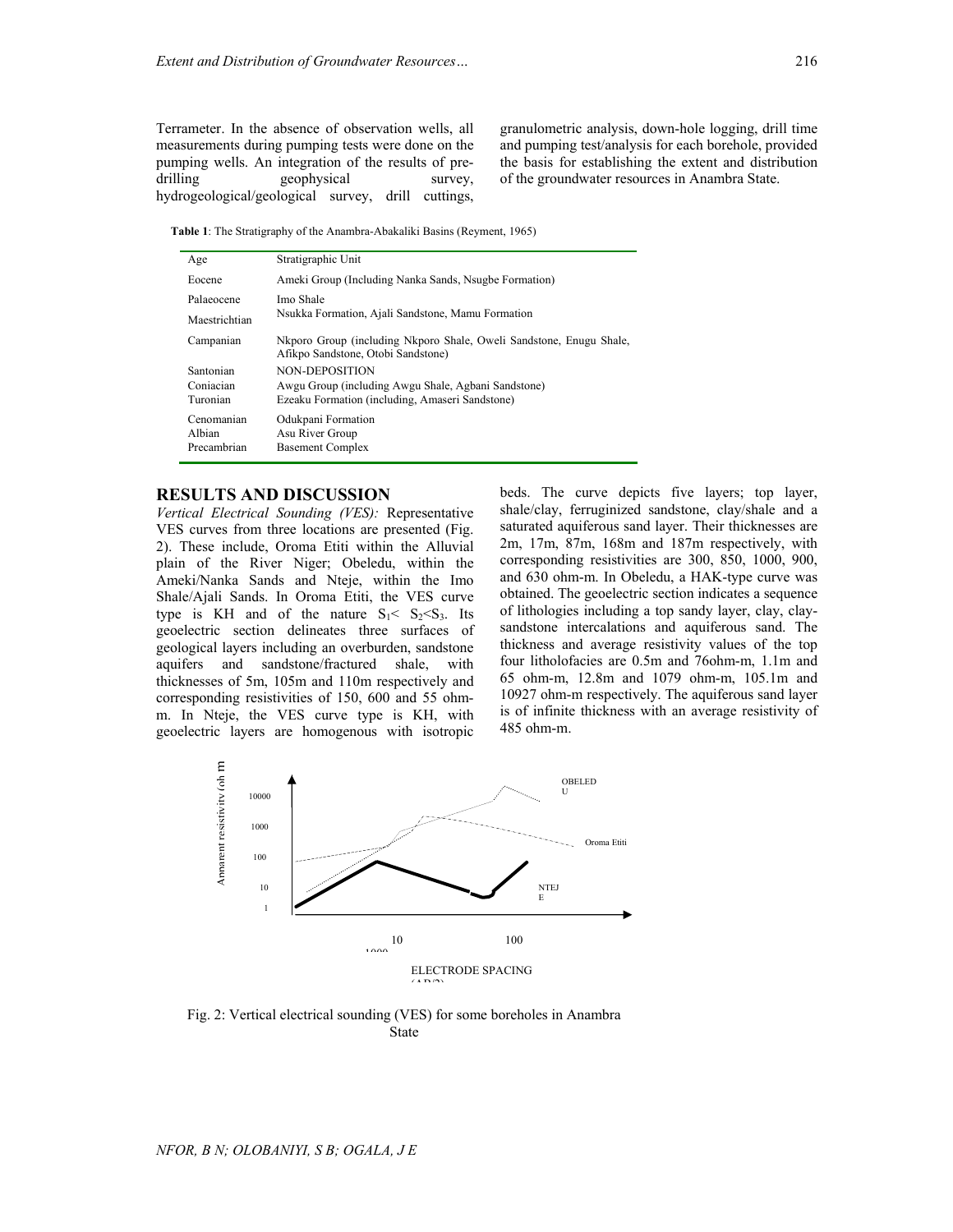*(b) Lithology:*The spatial distribution of lithologic outcrops and formations within the study area is presented in figure 3 with the downhole lithostratigraphic variations within the various formations are shown in figure 4.

Straddling the River Niger is a narrow N-S trending belt of Alluvial plain Sands deposited by the river at an average topographic height of 25m above sea level. The vertical lithologic variation within this unit is seen in figure 2b and consists predominantly of a fining upward sequence of sand and silt. In the northern portion of the study area, the outcropping formation consists predominantly of Imo Shale. This formation extends southeasterly within a narrow band at an average elevation of 45m above sea level and defines the eastern boundary of Anambra State. Lithologically, this formation consists of a lateritic cover, underlain by a thick sequence of shale (Fig.2f). Sandwiched between the Alluvial plain Sands and the Imo Shale, around the central and southern portions of the study area, are two formations, the Ogwashi-Asaba Formation and the Ameki/Nanka Sands. The lithostratigraphic sequence within the Ogwashi-Asaba Formation is depicted by figure 2c. The Ogwashi-Asaba Formation underlains towns extending from

Oba, Oraifite, Nnewi to parts of Ihiala etc. whose average elevation is 60m abov sea level. It consists of a top layer of black to brownish humus and laterite, underlain by horizons of sands, clays, gravels and cobbles with intercalations of brown to black lignitic coal. The Ameki/Nanka Sands (Fig. 2e) consists of a top lateritic sandy layer underlain by a near monotonous sandy horizon, with occasional intercalations of thin clay and gravelly beds. Elevations here range from 70m above sea level in the Awka-Amansea axis, to about 280-350m above sea level in the Obeledu-Ikenga-Isoufia – Aguluezechukwu axis.

*Aquifer Delineation and Characteristics***:** The aquiferous formations within Anambra State include the Alluvial Plain Sands, the Ogwashi-Asaba Formation and the Ameki/Nanka Sands. These formations were encountered in different towns with Anambra State. Results of borehole drilled-depths, water levels, static water levels and aquifer intervals of some of the boreholes are presented in Table 2.

Within the Alluvial plain sediments (encountered within Anambra West and Ogbaru LGAs), boreholedrilled depths are shallow and vary from 32 to 120m.



Fig. 3: spatial distribution of geologic units across Anambra state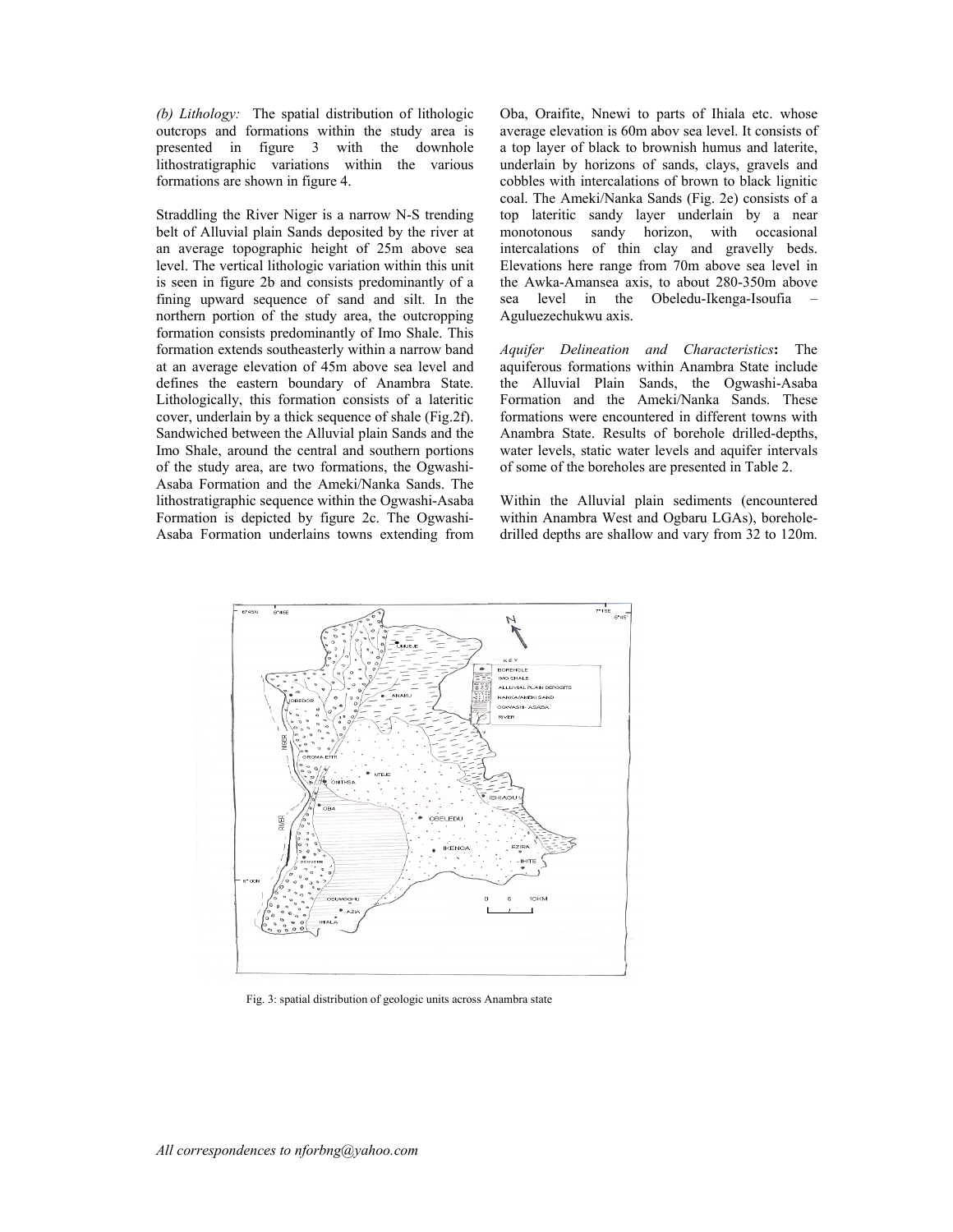

Fig. 4. Lithologic Logs of Some Boreholes in Anambra State

A very productive multi-aquiferous system at depths of 10-20m and 25-40m were identified. Water levels and static water levels (SWLs) within this geologic unit vary from 5.5-30m and 10-65m in the two Local Government Areas respectively. At Oroma Etiti, in Anambra West Local Government Area, results of borehole tests indicate a transmissivity of  $210.3 \text{m}^2/\text{day}$ , critical discharge of  $13.6 \text{m}^3/\text{h}$  and a draw down of 2.2m (Table 3.and Fig. 5.), thus reflecting the aquiferous nature of the alluvial deposits.

The Ogwashi-Asaba Formation underlies Ekwusigo, Nnewi North and South, and Ihiala Local Government Areas. Boreholes drilled within this axis have drilled-depths ranging from 125 to 250m. Within this formation, three multiple aquifers were identified at depths of 30-50m, 70-90m and 140- 165m with corresponding static water levels of 40m, 69m and 120m respectively. At Otolo-Nnewi, a transmisivity of  $95.5 \text{m}^2/\text{day}$  and a yield of 5litres/ sec. were recorded. At Ibolo-Oraifite borehole yield tests within this formation gave transmisivity of  $37.54m^2$ /day, a critical discharge of  $12.3m^3/h$  and a draw down of 1.07m. Boreholes within the Ameki/Nanka Sands drilled within Aguata, Anaocha,

Njikoka, Dunukofia, Oyi and Anambra East Local Government Areas, have drilled depths ranging from 75m to 350m. This formation is prolific in water production, having four aquifer horizons, and identified as; shallow, upper, lower and deep aquifers. Of these, the most exploited are the Upper and Lower aquifers, while the most prolific is the Deep aquifer with an average of 5litres/sec.. Water levels within the formation vary from 6 to 10m and the static water levels could be as deep as 200m in some places. Nevertheless, within Aguata Local Government Area (spot height of Anambra State) especially in Ikenga and Aguluezechukwu, boreholes were abortive even at 350m and 300m depths respectively. The Imo Shale, because of its sedimentological nature constitutes a poor aquifer. This formation underlies parts of Orumba South, parts of Awka North and South and Ayamelum Local Government Areas. Borehole drilled-depths within this formation vary from 38m in Awka area to 220m in Oyi Local Government Area. The water level is as shallow as 1.7 in Ayamelum but the quantity of water is generally low and often does not sustain continuous pumping for periods longer than 2minutes even with a low capacity (0.5h.p) pumps.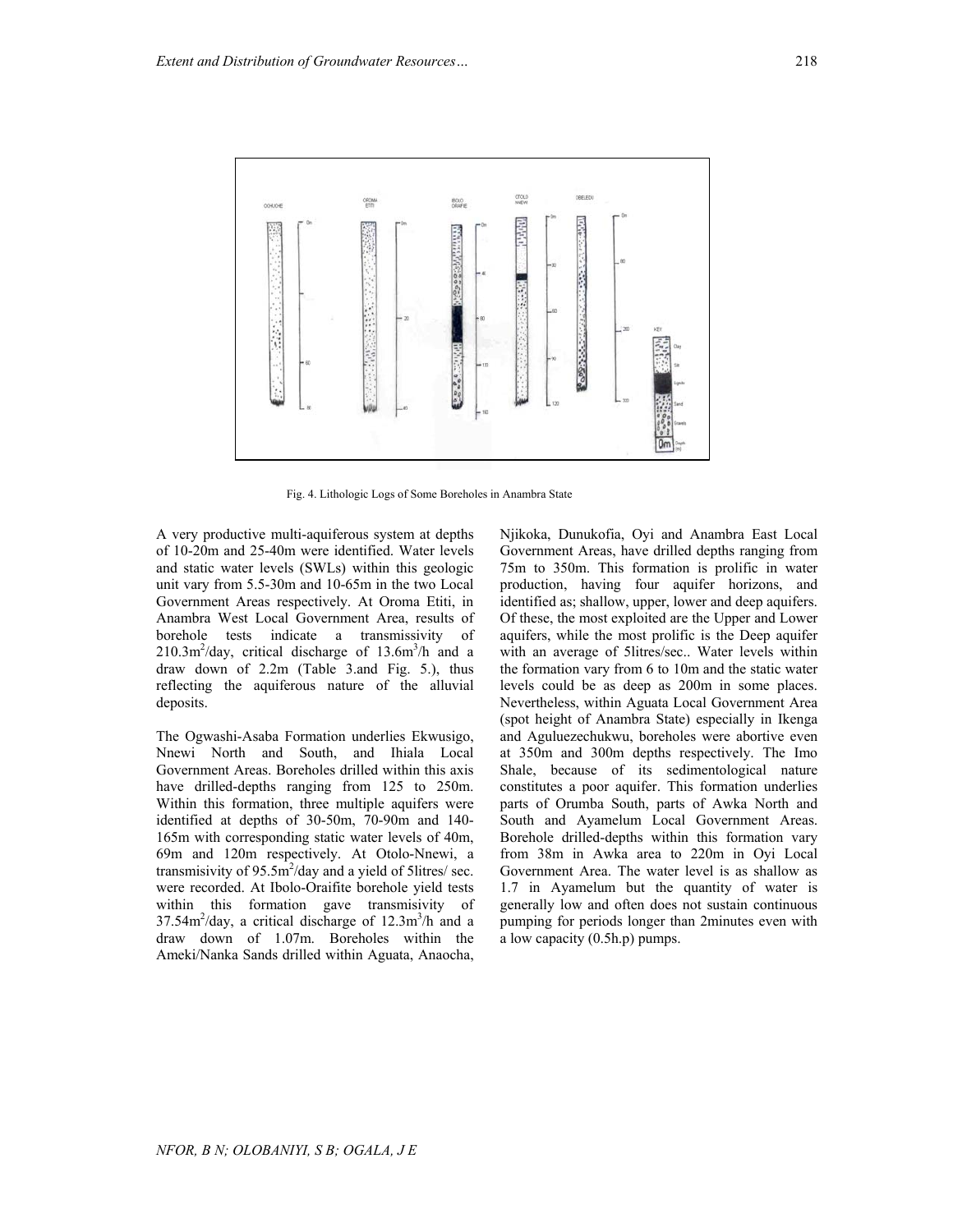| Local           | Town           | Drilled | Water                        | Static                   | Aquifer/screen<br>position |  |
|-----------------|----------------|---------|------------------------------|--------------------------|----------------------------|--|
| Government Area |                | Depth   | Table                        | Water                    | (m)                        |  |
|                 |                | (m)     | (m)                          | Level m)                 |                            |  |
| Orumba South    | Ihite          | 200     | 60                           | 80                       | 86-92; 95-101              |  |
|                 | Ezira          | 200     | 63                           | 80                       | 72-75; 106-112             |  |
| Orumba North    | Awa            | 110     | 40                           | 45                       | 58-67; 75-78               |  |
|                 | Ufuma          | 150     | 20                           | 25                       | 34-37; 48-57               |  |
| Aguata          | Ikenga         | 350     | $\overline{\phantom{0}}$     | $\overline{\phantom{a}}$ |                            |  |
|                 | Aguluezechukwu | 300     | $\overline{a}$               | $\overline{a}$           |                            |  |
| Nnewi South     | Osumenyi       | 250     | 50                           | 69                       | 145-148;163-166            |  |
|                 |                |         |                              |                          |                            |  |
| Nnewi North     | Obiofia        | 250     | 110                          | 120                      | 178-200                    |  |
|                 | Otolo-Nnewi    | 125     | 40                           | 70                       | 50-55;92-104               |  |
| Awka South      | Amanuke        | 250     | 16                           | $\overline{\phantom{0}}$ | $20-23$ ; 24-30            |  |
|                 |                |         |                              |                          |                            |  |
| Awka North      | Nnodu-Okpuno   | 168     | 35                           | 40                       | 48-60                      |  |
|                 | Ishiagu        | 250     | 6                            | $\overline{\phantom{0}}$ | $6-65$ ; 7-13              |  |
| Ekwusigo        | Ibolo-Oraifite | 168     | 30                           | 40                       | 42-60;130-135; 152-165     |  |
|                 |                |         |                              |                          | 75-100;140-160             |  |
|                 | Awor-Oraifite  | 168     | 70                           | 86                       |                            |  |
| Njikoka         | Enugwu-Ukwu    | 170     | 36                           | 55                       | 48-55; 78-102              |  |
|                 | Abba           | 150     | 60                           | 90                       | 100-118; 126-148           |  |
|                 |                |         |                              |                          |                            |  |
| Dunukofia       | Ukpo           | 147     | 40                           | 70                       | 38-40; 56-82; 95-120       |  |
|                 |                |         |                              |                          | 38-60; 66-120              |  |
|                 | Umudioka       | 120     | 30                           | 65                       | 48-57                      |  |
| Ogbaru          | Ochuche        | 75      | 6                            | 10                       | 40-49                      |  |
|                 | Ugwuaniocha    | 75      | 6                            | 10                       | 40-49                      |  |
| Oyi             | Nteje          | 220     | 40                           | 45                       | 30-50; 72-82; 182-216      |  |
|                 |                |         |                              | Artesian                 |                            |  |
|                 | Awkuzu         | 220     | 50                           | 50                       | 38-60; 66-120              |  |
| Ihiala          | Azia           | 150     | 90                           | 90                       | 86-95; 100-132             |  |
|                 | Osumoghu       | 220     | 110                          | 115                      | 110-125;128-146; 150-178   |  |
| Anambra West    | Nzam           | 40      | 5.5                          | 10                       | 34-37                      |  |
|                 | Umuenwelum     | 42      | 5.5                          | 10                       | 31-34                      |  |
|                 | Oroma-Etiti    | 40      | 5.5                          | 10                       | 29-32                      |  |
|                 | Igbedor        | 42      | 5.5                          | 10                       | 36-39                      |  |
|                 | Igbokenyi      | 37      | 5.5                          | 10                       | 25-28                      |  |
| Ayamelum        | Igbaku         | 38      | 2.7                          | $\overline{\phantom{a}}$ | 31-34                      |  |
|                 | Omasi-Agu      | 40      | 1.7                          | $\overline{\phantom{0}}$ | $15-19$ ; 28-31            |  |
|                 | Umuerum        | 50      | 2.1                          | $\overline{a}$           | $13-16; 32-35$             |  |
|                 | Umueje         | 60      | $\qquad \qquad \blacksquare$ | $\overline{\phantom{m}}$ | $18-21$ ; 36-39            |  |
|                 | Anaku          | 46      | 3                            | $\overline{\phantom{0}}$ | 21-30                      |  |
| Anaocha         | Akwaeze        | 303     | 168                          | 200                      | 265-279                    |  |
|                 | Obeledu        | 303     | 120                          | 150                      | 260-282                    |  |
|                 |                |         |                              |                          |                            |  |
| Idemili North   | Eziowele       | 225     | 60                           | 91                       | 50-60; 72-108              |  |
|                 | Uke            | 220     | 100                          | 127                      | 176-194                    |  |
| Anambra East    | Nsugbe         | 125     | 31.5                         | 68                       | 27-37; 65-112; 117-120     |  |
|                 |                |         |                              |                          |                            |  |

#### **Table 2.** Summarized data of borehole drilled depths, water table, static water level/aquifer intervals (Compiled by Nfor, B.N., 1999)

**Table 3**: Aquifer Parameters Of Some Boreholes In Anambra State (Compiled by Nfor, B.N. 1999)

| Town           | Transmisivity | Critical Discharge | Draw<br>down |
|----------------|---------------|--------------------|--------------|
|                | $(m^2/day)$   | $(m^3/h)$          | (m)          |
| Ibolo-Oraifite | 37.54         | 12.3               | 1.07         |
| Oroma Etiti    | 210.3         | 13.6               | 2.2          |
| Otolo Nnewi    | 95.5          |                    |              |
| <b>Ihite</b>   | 31            | 815                | 8.21         |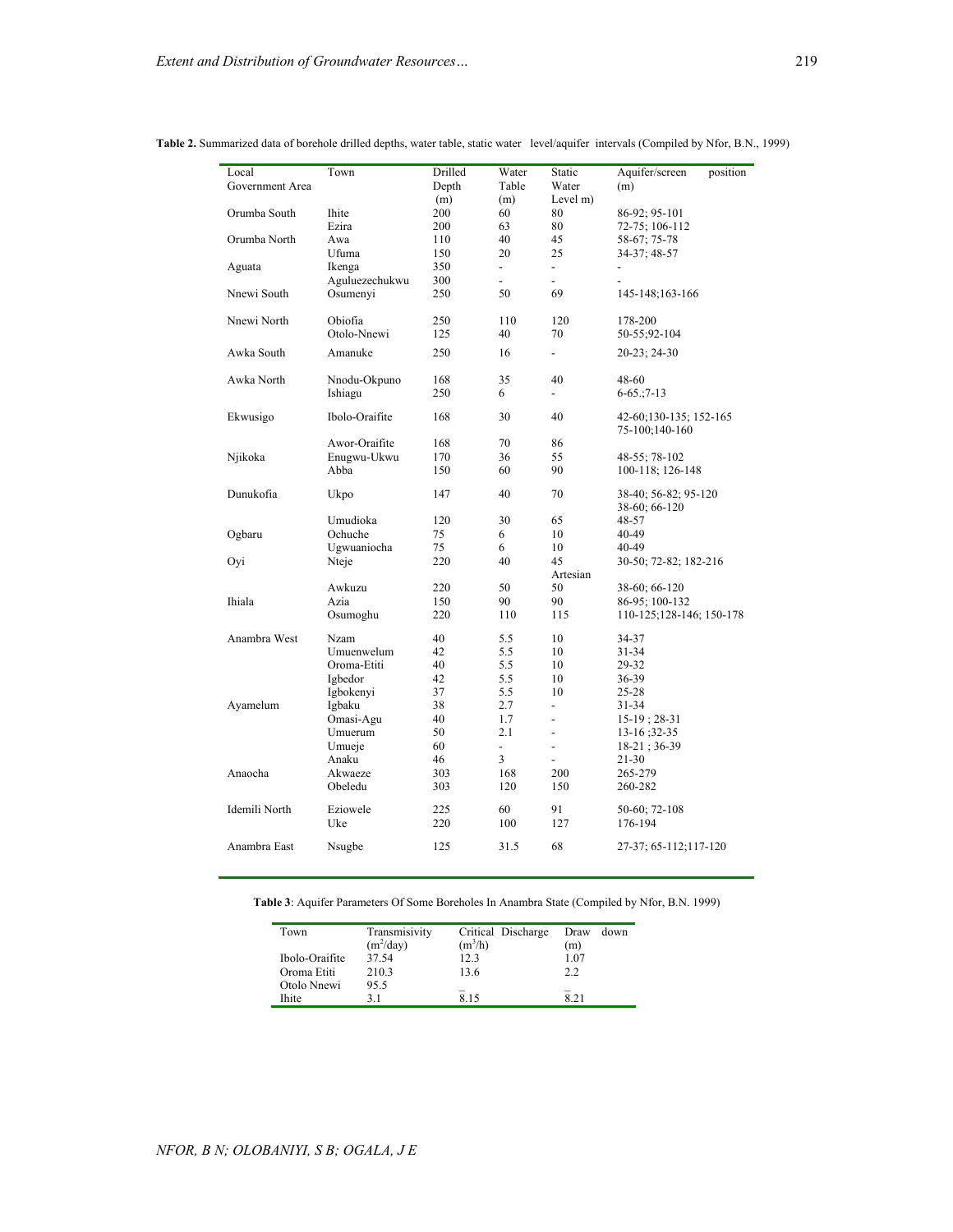

Fig. 5: discharge - draw down curves for some boreholes in the study area

The occurrence of groundwater, depth to water table, depth to static water level, depth to screen/aquifer positions in the studied water boreholes of Anambra State have been shown to be fairly consistent within the same lithologic units, but varies only with differences in elevation. Along the banks of the Niger and the Anambra Rivers, drill depths, water table, static water level and screen/aquifer positions are quite shallow. The towns located in this area, such as Ogwuaniocha, Onitsha, and Igbedor, have an average elevation of 25m above sea level. The main problem militating against water quality here is the high iron content which alters the colour of the water to reddish brown on exposure to free air and hence undesirable. The shallow nature of the aquifer implies that water was being tapped from the deep lateritic soil, from where iron is being readily contributed to the groundwater.

In areas underlain by Imo Shale such as Ayamelum Local Government Area, which are averagely 45m above sea level it is expected that the drill depths and water levels etc. would be higher sympathetically with the elevation difference of about 20m (compared to 20m elevation in Alluvial plain areas). Contrary to

this expectation, a small amount of water is available within the gravel intercalations of the Imo Shale between 20-60m, which is usually too small to sustain pumping. Within this area, sustainable water production is only achieved by drilling beyond the Imo Shale (over 500m) into the underlying aquiferous Ajali Sandstone. This shows the over-riding influence of lithology on groundwater distribution in the state.

Within the Ogwashi-Asaba Formation, the lignitic coal is a critical factor in the citing of boreholes. This is because a loss in circulation is often experienced during drilling within this unit. This could necessitate drill depths of up to 250m to ensure stable static water level in the drier periods. Local modifications exist in riverine areas nearer to the distributaries of the River Niger where static water levels could be as shallow as 30m.

In the central and southern parts of the State, where Ameki/Nanka Sands outcrop, aquifer characteristics show much disparity; water levels range from 6-35m in Awka to between 20 to 168m in Anaocha Local Government Area, with static water levels ranging between of 20-175m. The influence of elevation can